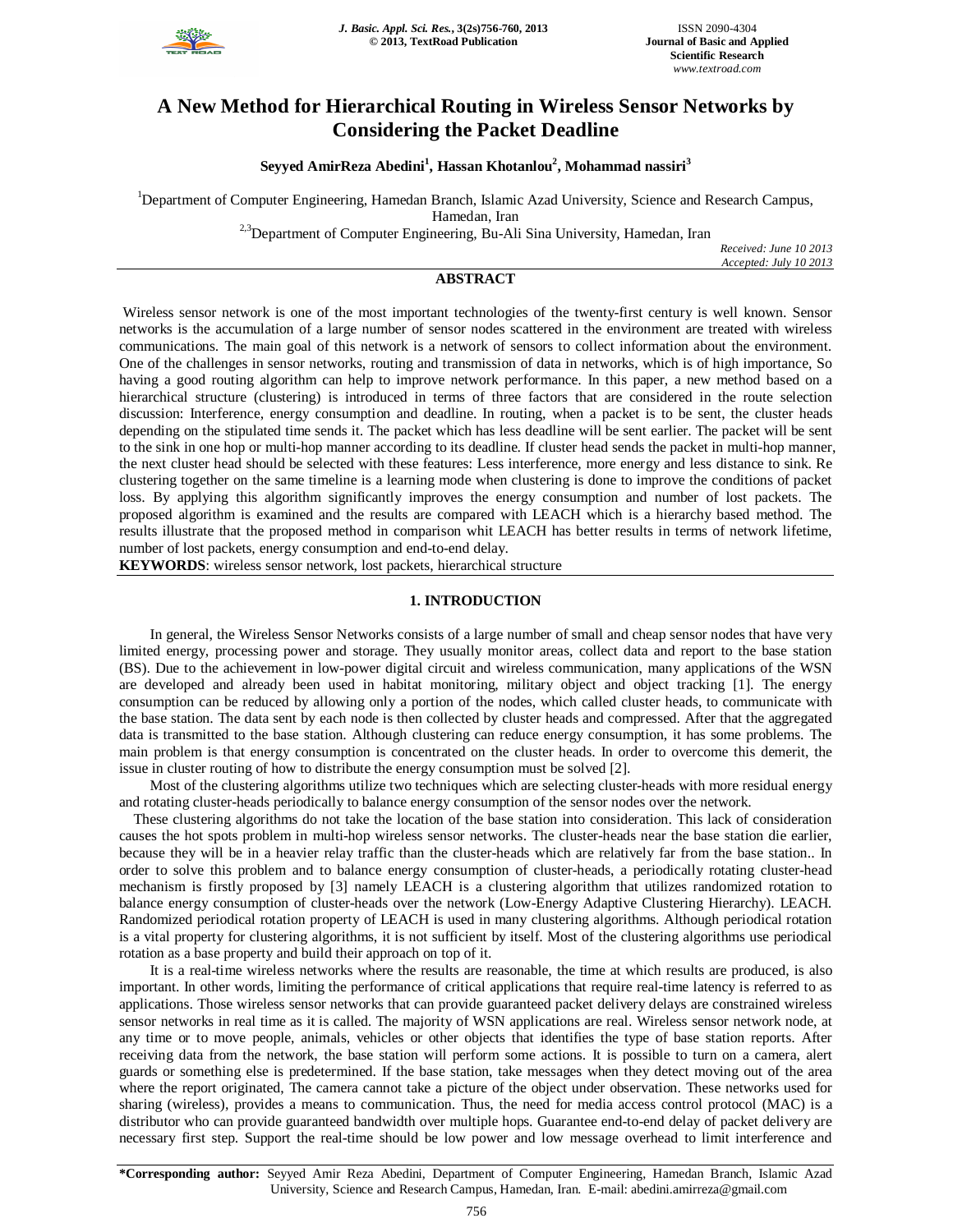achieve energy saving. Since the network includes a large number of nodes, the scalability of the solution is important [4]. For real-time implementation, a method is to send a packet deadlines and the media access control layer packets are sent earlier than the deadline. Deadline for application is network dependent. The main objective of this paper is applying a new method for hierarchical routing in wireless sensor networks by considering the stipulated deadline.

### **2. LEACH: CLUSTERING-ROUTING PROTOCOL**

LEACH (Low-Energy Adaptive Clustering Hierarchy) [5] is a distributed algorithm which makes local decisions to elect clusterheads. If the cluster-heads are selected for once and do not change throughout the network lifetime, then it is obvious that these static cluster-heads die earlier than the ordinary nodes. Therefore, LEACH includes randomized rotation of cluster-head locations to evenly distribute the energy dissipation over the network. LEACH also performs local data compression in cluster heads to decrease the amount of data that is forwarded to the base station.

In LEACH, cluster-head election is done periodically to enable randomized rotation of cluster-heads. Every round consists of two phases, namely set-up phase and steady-state phase. In set-up phase, cluster-heads are elected and clusters are formed. In steady-state phase, data transfers to the base station are performed through the clustered network. A particular sensor node decides whether it is going to become a cluster-head or not by generating a random number between 0 and 1. If this number is less than the predefined threshold T(n), then the sensor node becomes a cluster-head. G represents the set of sensor nodes that have not been cluster-heads in the last  $1/p$  where P is the desired percentage of cluster-heads. r represents the current round number. Using these parameters, T(n) is formulated as follows: If the sensor node n belongs to G:

$$
T(n) = \frac{P}{1 - P^*(r \mod \frac{1}{p})}
$$
\n
$$
(1)
$$

If the sensor node n does not belong to  $G$ , then the  $T(n)$  is set to 0. Thus, n cannot become a cluster-head. At round 0, the probability of becoming a cluster-head for each node is equal to P. However, this situation changes in the following rounds. The cluster-heads of round 0 cannot become cluster-heads during the following 1/p rounds. This restriction prevents a particular node to become a cluster-head frequently. However, this restriction brings a drawback. It causes rapid decrease in the number of cluster-heads. To handle this drawback, as r increases, the chance of the remaining sensor nodes to be a cluster-head is also increased by adjusting the threshold T(n) for the remaining sensor nodes. This critical balance is a significant property of LEACH.

After cluster-heads are elected for a particular round, each cluster-head broadcasts an advertisement message to the remaining sensor nodes. As each non-cluster-head node receives these advertisement messages, they decide the cluster to which they belong. Each non-cluster-head joins to the cluster from which it has received the largest signal strength. In order to join to the selected cluster, it transmits a Join Cluster Head Message to that cluster. Once all the cluster-heads are selected and the clusters are formed, data transmission continues up to the next round. The simulations in [5] showed that LEACH reduces communication energy as much as 8 times as compared to direct transmission. In other words, the first node death in LEACH occurs 8 times later than the first node death in direct transmission. Since we compare our proposed algorithm with LEACH, we have developed a LEACH simulation.



Figure 1. Cluster-head distribution example for LEACH with  $P = 0.05$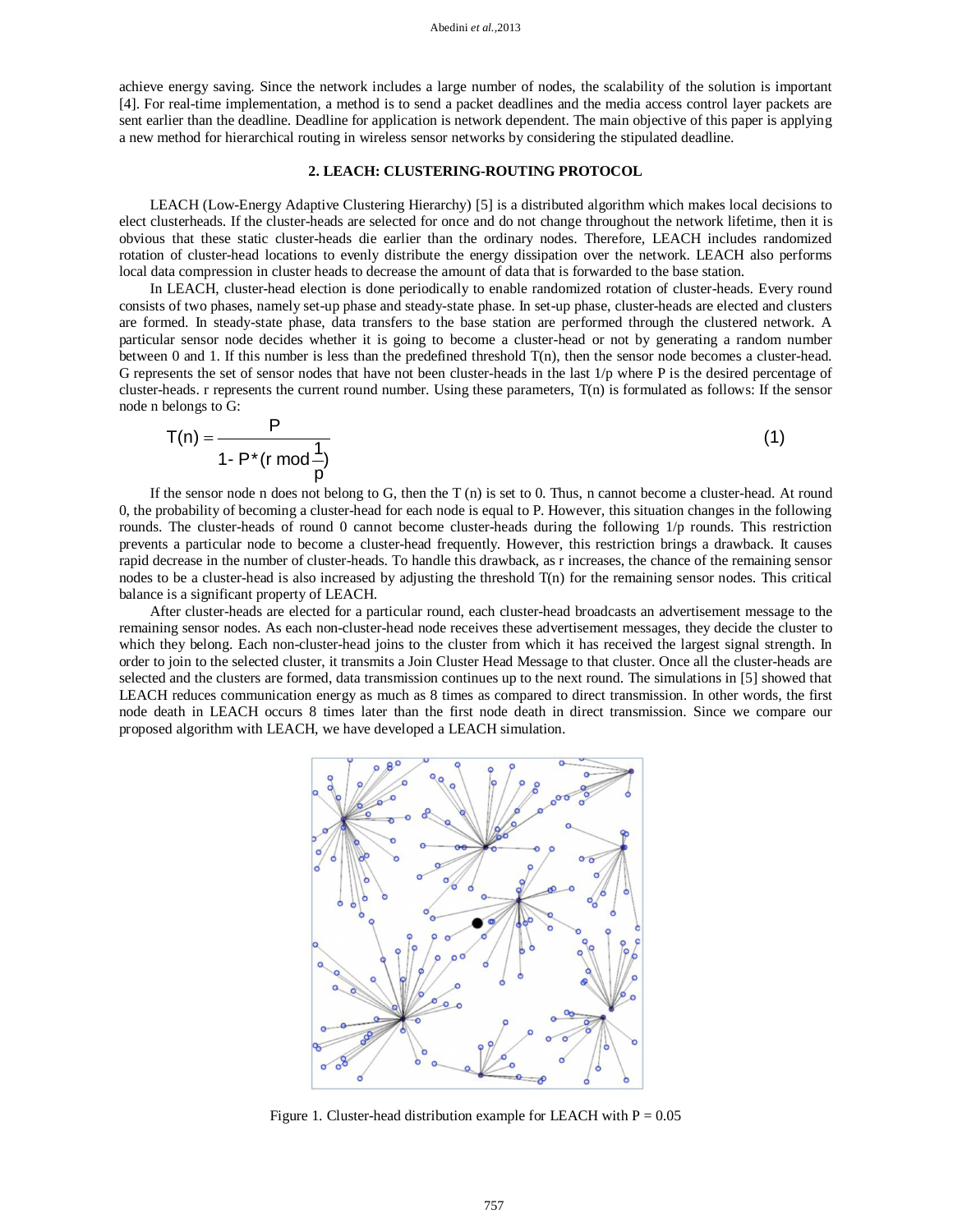

Figure 2. Cluster-head distribution example for LEACH with  $P = 0.1$ 

Figure 1 and Figure 2 shows two different cluster-head distribution examples over the network for two different particular rounds [6]. In both of the examples, the number of deployed sensor nodes is 200. The desired percentages of cluster-heads are 0.05 and 0.1, respectively for the examples in Figure 1 and Figure 2.

### **3. PROPOSED METHOD**

As already mentioned, the main objective of this research is applying new methods for routing in wireless sensor networks. In routing, the packet will be sent when the cluster heads close to the deadline so that we can send each packet. Depending on the time period is less than the time it is sent and the deadline will be assessed a single step can send one or multi step, If that is multi step it sent to the best cluster head. Re clustering together on the same timeline is a learning mode when clustering is done to improve the conditions of packet loss. By applying this algorithm significantly improves the power of the number of lost packets. Proposed method is formed at the beginning of the following phases:

Selecting cluster head: The cluster heads are initially selected according to LEACH .

Cluster head announcement: when the primary cluster is formed, the cluster head introduces itself as cluster head among the nodes.

Clustering: The nodes which are not selected as cluster head, listen to the messages which are sent by the cluster heads. Then, each node selects a cluster head which needs lowest energy in order to send information according to the received signal straight.

Packet forwarding: There are several ways in order to sending packets in the proposed method. Regarding to the time deadline, the decision is made about next rout. If the ttl (time to live) is less than necessary time in order to directly send to the sink, this packet would not be sent.

However, if it has sufficient time for sending, in order to reach load balancing and reduce interference, a cluster head which is near the sink or the sink is selected and data packet is delivered to it. The process of selecting the proper cluster head is done by a fuzzy system.

There is a function which is defined for each node in order to determine the node chance for being next cluster head in next step. We expect that the number of lost packets significantly decrease. The input of fuzzy system in each node is: remaining energy, distance to sink and interference (or number of lost packets). The output of this fuzzy system is a number which indicates to the chance of a node being cluster head. The more energy, less distance to sink and less packet loss, the more chance for become cluster head.

When conflicts arise, we will give priority to packets that have a limited period of time and send them in order to achieve less unripe and unsuccessful packets.

When members within cluster have high packet loss and high interference, Regarding to defined fuzzy system, a node which is more suitable for become cluster head than other nodes among the nodes of current cluster head is selected as new cluster head and re-clustering is done.

#### **4. SIMULATION RESULTS**

The simulation results obtained with MATLAB software[7]. Network deployment is such that initially hundred nodes randomly in a two-dimensional square of  $100 \times 100$  are distributed. Some features of the network and nodes' characteristics are listed below:

Number of nodes: 100; Sink coordination: (50, 50); deployment strategy: Random;

Nodes initial energy: 0.5 joule; Emp: 0.0013\*0.000000000001 Joule; Efs :10\*0.000000000001 Joule; Eelec :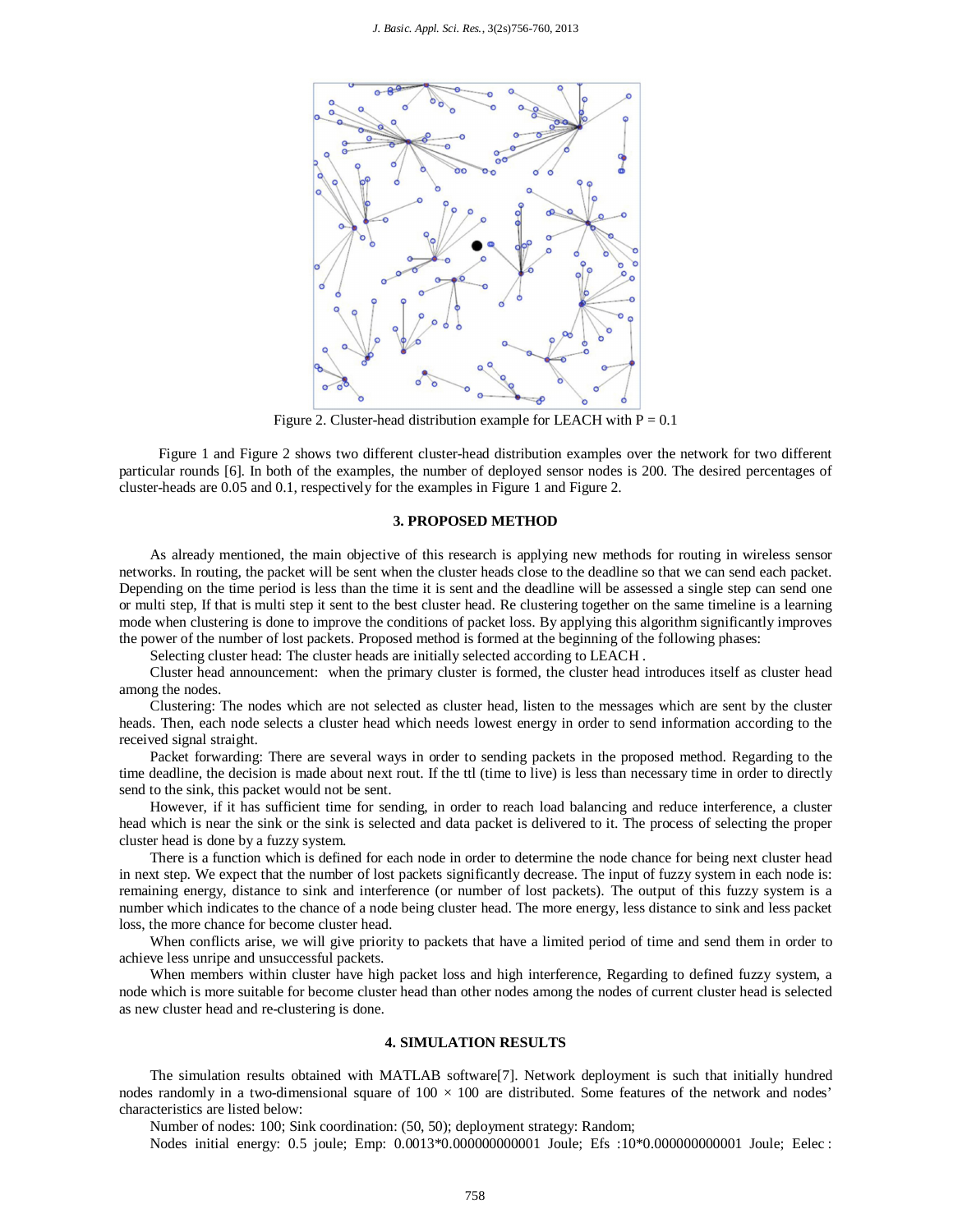#### 50\*0.000000001 Joule;

Data packet size: 4000bit; Control packet size: 32bit; Sink energy: unlimited; Nodes type: Homogeneous.

Based on the above information, the proposed method and LEACH algorithm are performed. The following results are obtained the after 2000 rounds of the two algorithms:



Figure 3. Energy consumption rate



Figure 4. Dead nodes



Figure 5. Lost packets